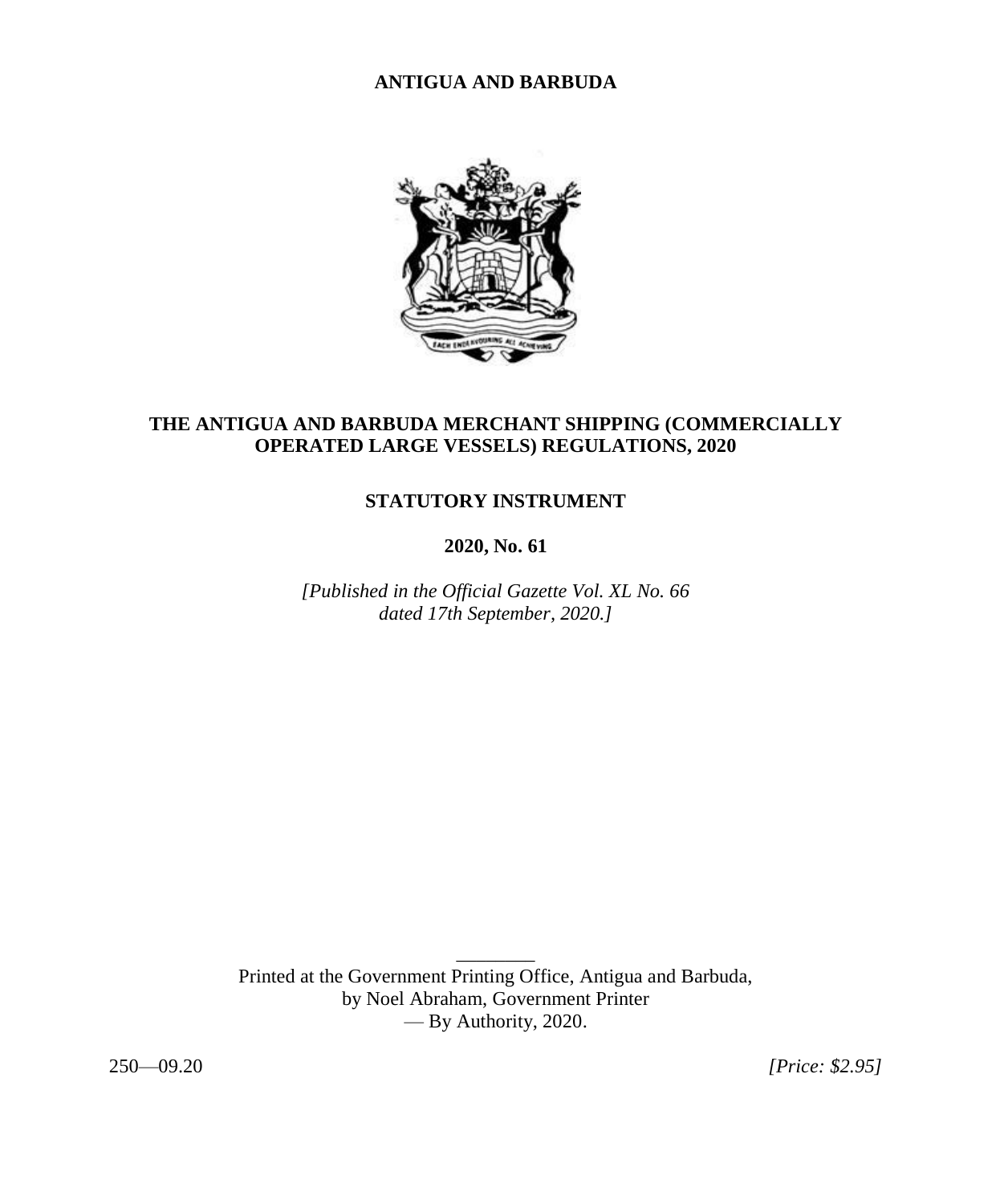*The Antigua and Barbuda Merchant Shipping (Commercially Operated Large Vessels) Regulations, 2020 .*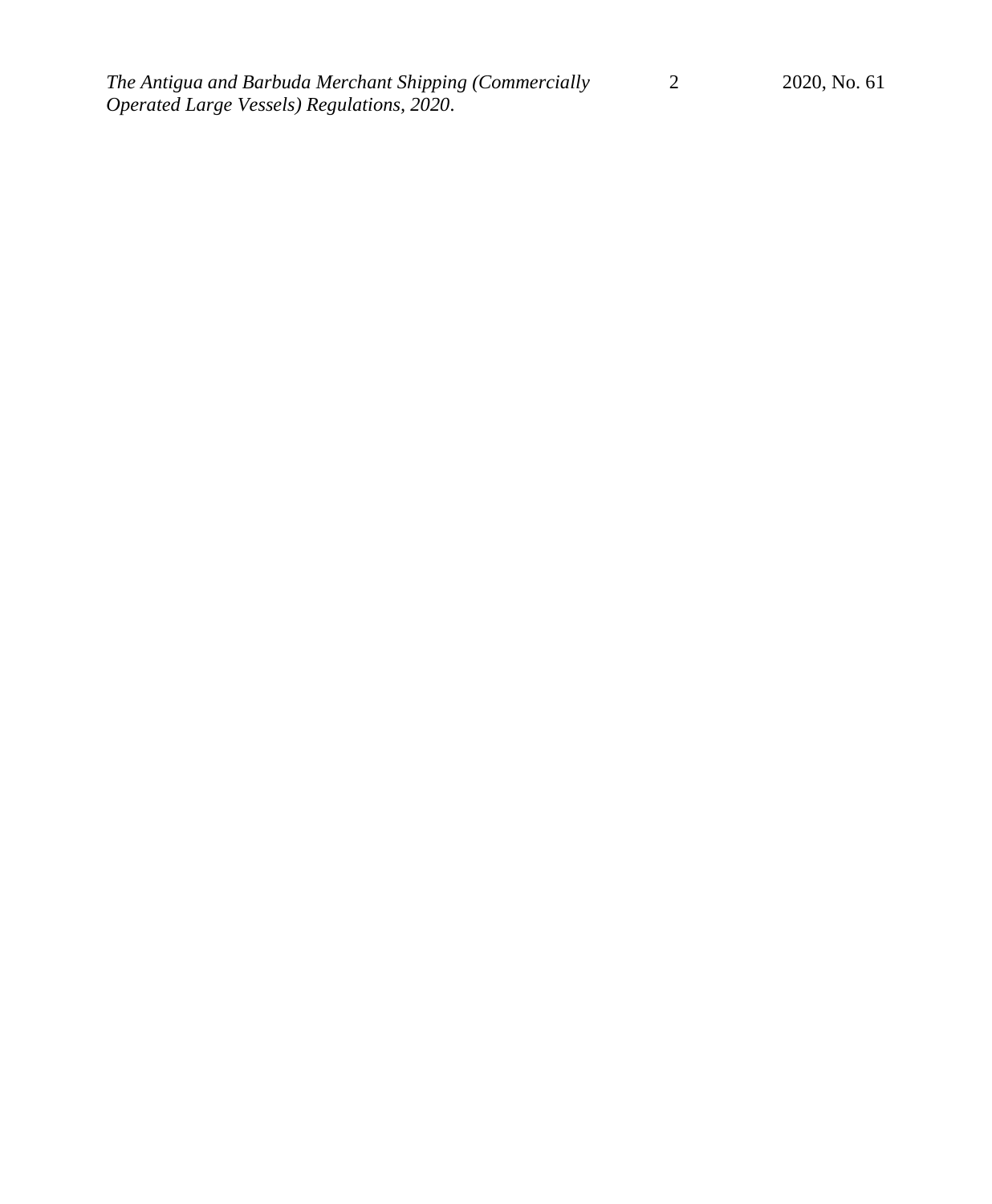#### **ANTIGUA AND BARBUDA**

## **THE ANTIGUA AND BARBUDA MERCHANT SHIPPING (COMMERCIALLY OPERATED LARGE VESSELS) REGULATIONS, 2020**

### **ARRANGEMENT**

## Regulations

- 1. Short title.
- 2. Definitions
- 3. Application
- 4. Commercially operated large vessels complying with a Code
- 5. Vessels operating in a Limited Geographical Area within the Caribbean Region
- 6. Equivalent Provisions
- 7. Acceptance of results of verifications and tests
- 8. Offences
- 9. Power to detain
- 10. Safe Manning
- 11. Repeal of Statutory Instrument No. 49 of 2011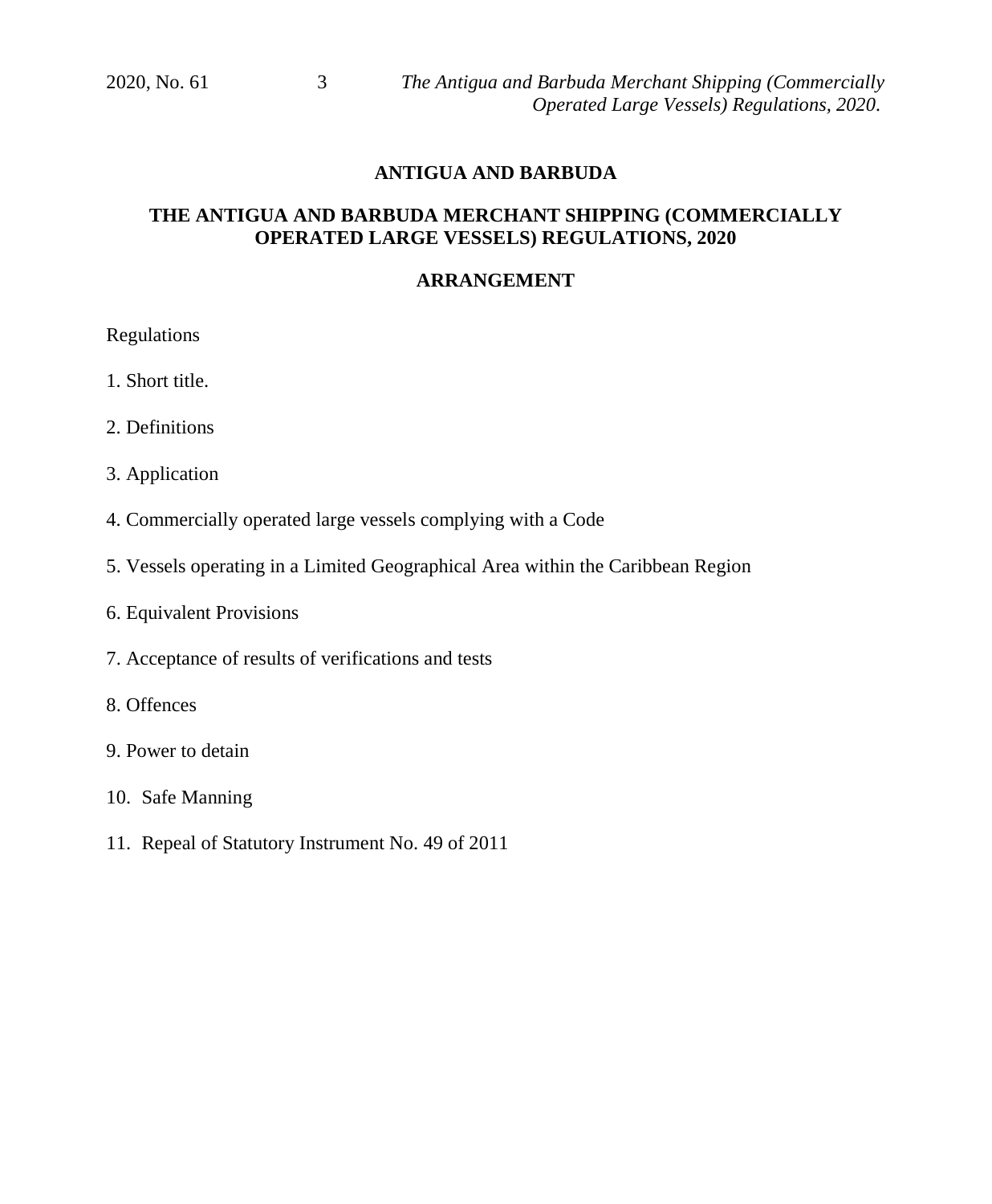#### **ANTIGUA AND BARBUDA**

### **THE ANTIGUA AND BARBUDA MERCHANT SHIPPING (COMMERCIALLY OPERATED LARGE VESSELS) REGULATIONS, 2020**

#### **2020, No. 61**

**THE ANTIGUA AND BARBUDA MERCHANT SHIPPING (COMMERCIALLY OPERATED LARGE VESSELS) REGULATIONS made in exercise of the powers contained in section 7of the Antigua and Barbuda Maerchant Shipping Act, 2006, No. 1 of 2006.**

#### **1. Short Title**

These Regulations may be cited as the Antigua and Barbuda Merchant Shipping (Commercially Operated Large Vessels) Regulations, 2020.

## **2. Definitions**

(1) In these Regulations—

"the Act" means the Antigua and Barbuda Merchant Shipping Act, 2006;

"Director" means the Director of ADOMS, appointed under section 6 of the Act;

"gross tonnage" means the gross tonnage as determined under the International Convention on Tonnage Measurement of Ships, 1969, as amended, or under any regulations relating to tonnage measurement made under the Act, as the case may be and where a ship has alternative gross tonnages, means the larger of those tonnages;

"large vessel" means a vessel of more than 24 metres in load line length or, in the case of a vessel the keel of which was laid or which was at a similar stage of construction before 21 July 1968, more than 150 gross tonnage;

"load line length" means the length of a ship as defined in the International Convention on Load Lines, 1966, as amended;

"similar stage of construction" means a stage at which —

*(a)* construction identifiable with a specific vessel begins; and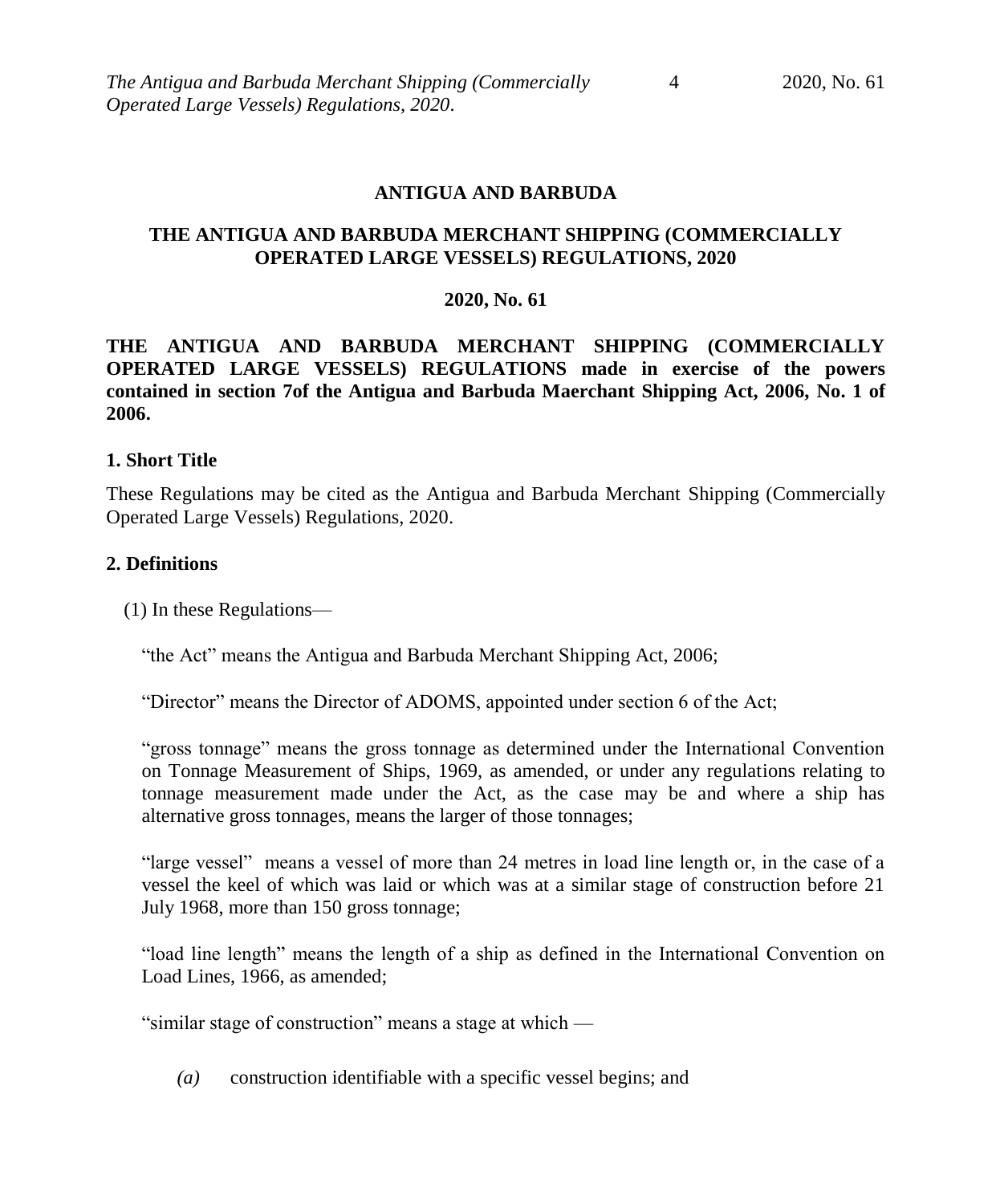*(b)* assembly of that vessel, comprising at least 1 percent of the estimated mass of all structural material has commenced;

(2) References in these Regulations to any Code are references to that Code with the necessary modifications for Antigua and Barbuda, such modifications to be determined by the Director.

### **3. Application**

(1) These Regulations apply to any large vessel when used commercially for sport or pleasure in respect of—

- *(a)* Antigua and Barbuda vessels wherever they may be; and
- *(b)* other vessels operating within Antigua and Barbuda waters.

(2) Vessels that comply with relevant Regulations relating to the safety of shipping or the prevention of pollution of the sea which would have otherwise applied if the vessels were not in compliance with the respective Codes referred to in these Regulations shall be deemed to be in compliance with these Regulations.

### **4. Commercially operated large vessels complying with a Code**

(1) This regulation applies only to commercially operated large vessels.

(2) Commercially operated large vessels shall comply with The Red Ensign Group Yacht Code, (REG Code) Part A Large Yacht Code (up to 12 passengers), The Red Ensign Group Yacht Code Part B Passenger Yacht Code (up to 36 passengers) and any amendments thereto, published by the Maritime and Coastguard Agency of the United Kingdom, or such other Code as may be prescribed in substitution therefor.

(3)In these Regulations, a reference to a Code in relation to commercially operated large vessels is a reference to the Code specified in subregulation (2).

(4)Where a provision of the Code is expressed in the conditional (i.e., "should"), it shall be construed as a mandatory requirement.

(5) Where the provisions of the Code specified in subregulation (2) have been applied to a vessel under this regulation, and in respect of which appropriate certificates have been issued in accordance with the Code, then the provisions of the relevant Regulations relating to the safety of shipping or the prevention of pollution of the sea that would otherwise apply to the vessel shall not apply.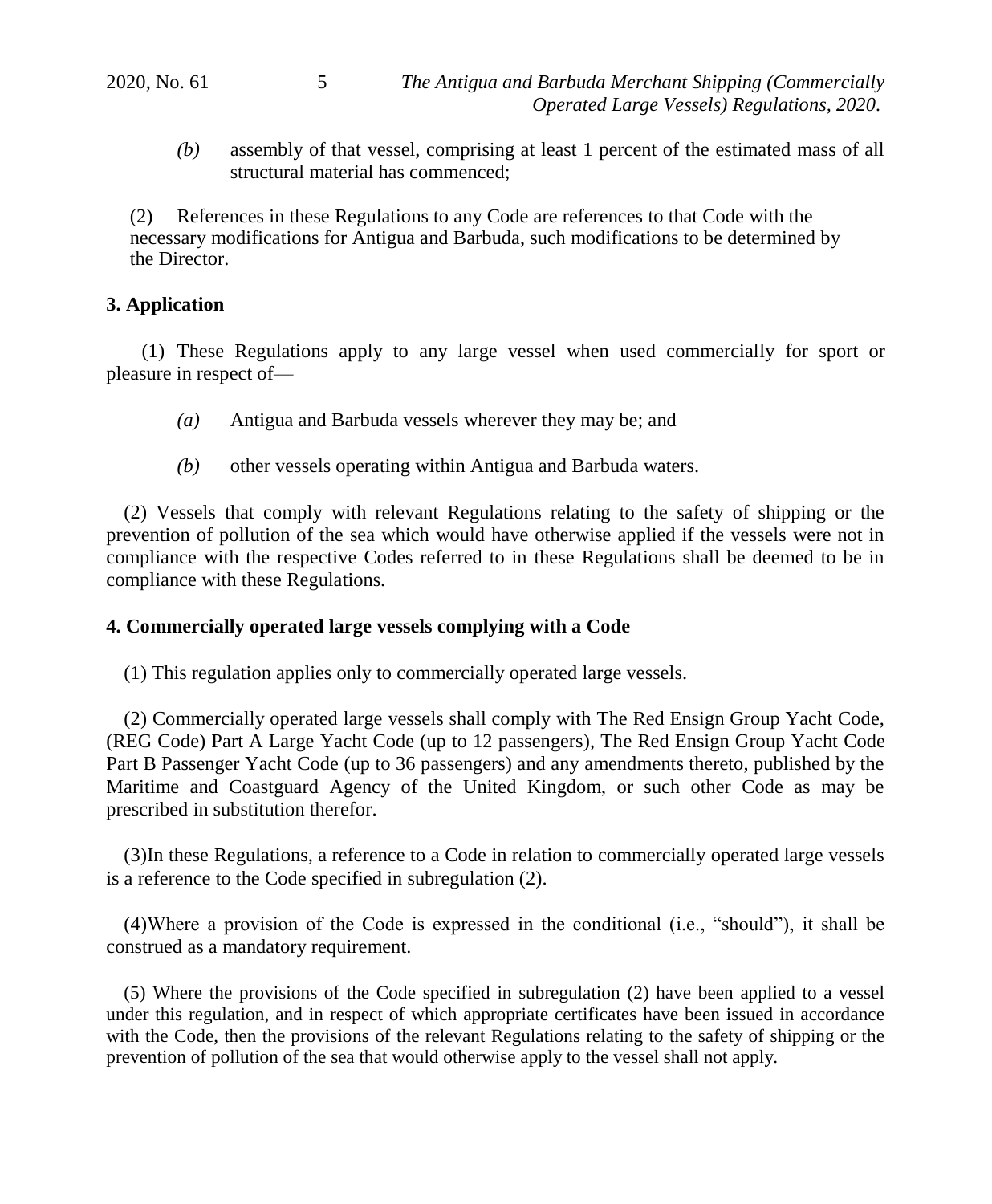*The Antigua and Barbuda Merchant Shipping (Commercially* 6 *<i>b* 2020, No. 61 *Operated Large Vessels) Regulations, 2020.*

- (6) Where a vessel has been surveyed in accordance with the Code specified in subregulation
- (2), and the appropriate certificates issued, the vessel shall not be operated unless—
	- *(a)* the certificates are currently in force;
	- *(b)* the vessel complies with the applicable requirements of the Code (including any requirements as to operation, manning and maintenance); and
	- *(c)* the certificates are displayed in some conspicuous place on board, or, if this is not reasonably practicable, are available for inspection on board.

# **5. Vessels operating as Short Range Yachts**

Where considered appropriate, the Director may permit separate standards for vessels operating as Short Range Yachts, as defined in the REG Codes.

# **6. Equivalent Provisions and Exemptions**

(1) Where these Regulations or a Code referred to in these Regulations require that a particular piece of equipment or machinery shall be provided or carried in a vessel to which these Regulations apply, or that any particular provision shall be made, the Director may permit any other piece of equipment or machinery to be provided or carried or any other provision to be made in that vessel if he is satisfied that such other fitting, material, appliance or apparatus or type thereof, and or service limitation, or provision is at least as effective as that required by these Regulations or the Code.

(2) An exemption shall only be granted by agreement of the Director. Applications for an exemption shall be submitted and supported by justification for the exemption. The granting of exemptions shall be limited by the extent to which the International Conventions allow and shall in all cases be regarded as exceptional.

## **7. Acceptance of results of verifications and tests**

For the purposes of these Regulations, the Director may accept the results of verifications and tests carried out by the bodies and laboratories of other Flag State Administrations (States) or IACS Member Classification Societies offering suitable guarantees of technical and professional competence and independence to the satisfaction of the Director.

# **8. Offences**

(1) Contravention of these Regulations is an offence by the owner and the master of the vessel which shall render both of them liable on summary conviction to a fine of fifty thousand dollars (\$50,000.00) or to imprisonment for two years.